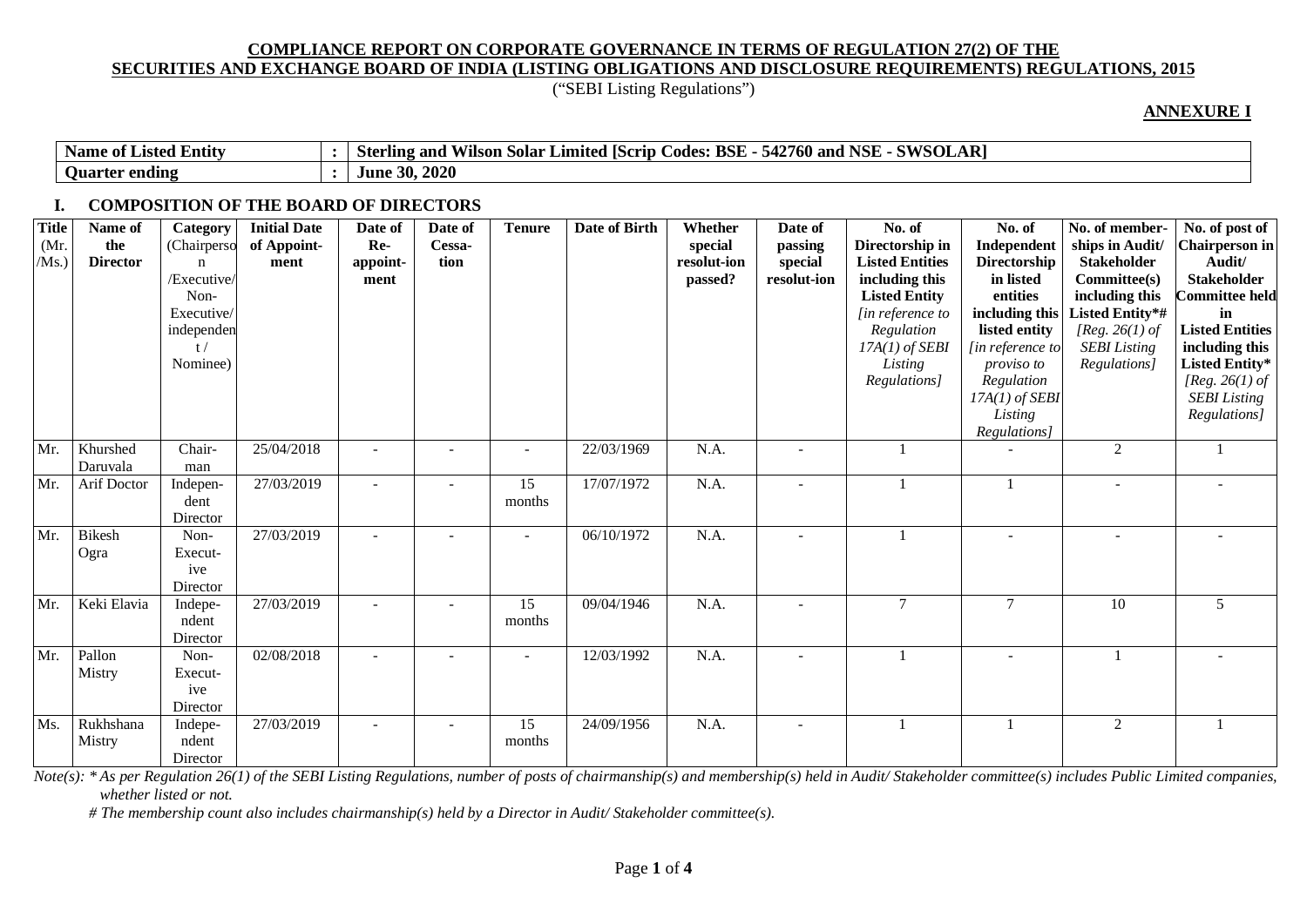# ("SEBI Listing Regulations")

## **ANNEXURE I**

| Name<br>$\cdot$ .<br>e of Listed Entity | AR)<br><b>SWSOL.</b><br><b>NSI</b><br><b>BSE</b><br>542<br>$\tilde{\phantom{a}}$<br>760<br>Codes:<br>and<br>Limited<br>IScrip<br>and<br>√ilson Solar<br>Sterling |
|-----------------------------------------|------------------------------------------------------------------------------------------------------------------------------------------------------------------|
| ⌒<br><b>Ouarter ending</b>              | 2020<br>20<br>June<br>лv.                                                                                                                                        |

### **II. COMPOSITION OF COMMITTEES**

| <b>of</b><br><b>Whether Regular</b><br><b>Name</b><br>the<br><b>Committee</b><br>chairperson appointed | <b>Name of the Committee</b><br><b>Members</b> | <b>Category (Chairperson/Executive/Non-</b><br><b>Executive/Independent/Nominee)</b> | Date of<br>Appointment | Date of<br><b>Cessation</b> |
|--------------------------------------------------------------------------------------------------------|------------------------------------------------|--------------------------------------------------------------------------------------|------------------------|-----------------------------|
| 1. Audit<br>Yes<br>Committee                                                                           | Ms. Rukhshana Mistry,<br>a.<br>Chairperson     | Independent Director - Non-Executive<br>Director                                     | March 27, 2019         |                             |
|                                                                                                        | Mr. Khurshed Daruvala,<br>Member               | Chairman - Non-Executive Director                                                    | March 27, 2019         |                             |
|                                                                                                        | Mr. Keki Elavia, Member<br>$C_{\bullet}$       | <b>Independent Director - Non-Executive</b><br>Director                              | March 27, 2019         |                             |
| Yes<br>Nomination<br>2.<br>and                                                                         | Mr. Keki Elavia, Chairman<br>a.                | Independent Director - Non-Executive<br>Director                                     | March 27, 2019         |                             |
| Remuneration<br>Committee                                                                              | Mr. Khurshed Daruvala,<br>b.<br>Member         | Chairman - Non-Executive Director                                                    | March 27, 2019         | $\overline{\phantom{a}}$    |
|                                                                                                        | Ms. Rukhshana Mistry,<br>$c_{\cdot}$<br>Member | Independent Director - Non-Executive<br>Director                                     | March 27, 2019         |                             |
| Yes<br>3. Risk<br>Management                                                                           | Mr. Khurshed Daruvala,<br>a.<br>Chairman       | Chairman - Non-Executive Director                                                    | June 23, 2020          |                             |
| Committee $^{(1)}$                                                                                     | Mr. Arif Doctor, Member<br>b.                  | Independent Director - Non-Executive<br>Director                                     | June 23, 2020          |                             |
|                                                                                                        | Mr. Bikesh Ogra, Member<br>c.                  | Non-Executive Director                                                               | June 23, 2020          |                             |
|                                                                                                        | Mr. Keki Elavia, Member<br>d.                  | Independent Director - Non-Executive<br>Director                                     | June 23, 2020          |                             |
|                                                                                                        | Mr. Pallon Mistry, Member<br>e.                | Non-Executive Director                                                               | June 23, 2020          |                             |
|                                                                                                        | Ms. Rukhshana Mistry,<br>Member                | Independent Director - Non-Executive<br>Director                                     | June 23, 2020          |                             |
| Yes<br>Stakeholders<br>4.<br>Relationship                                                              | Mr. Khurshed Daruvala,<br>a.<br>Chairman       | Chairman - Non-Executive Director                                                    | March 27, 2019         |                             |
| Committee                                                                                              | Mr. Pallon Mistry, Member<br>b.                | Non-Executive Director                                                               | March 27, 2019         |                             |
|                                                                                                        | Ms. Rukhshana Mistry,<br>c.<br>Member          | <b>Independent Director - Non-Executive</b><br>Director                              | March 27, 2019         |                             |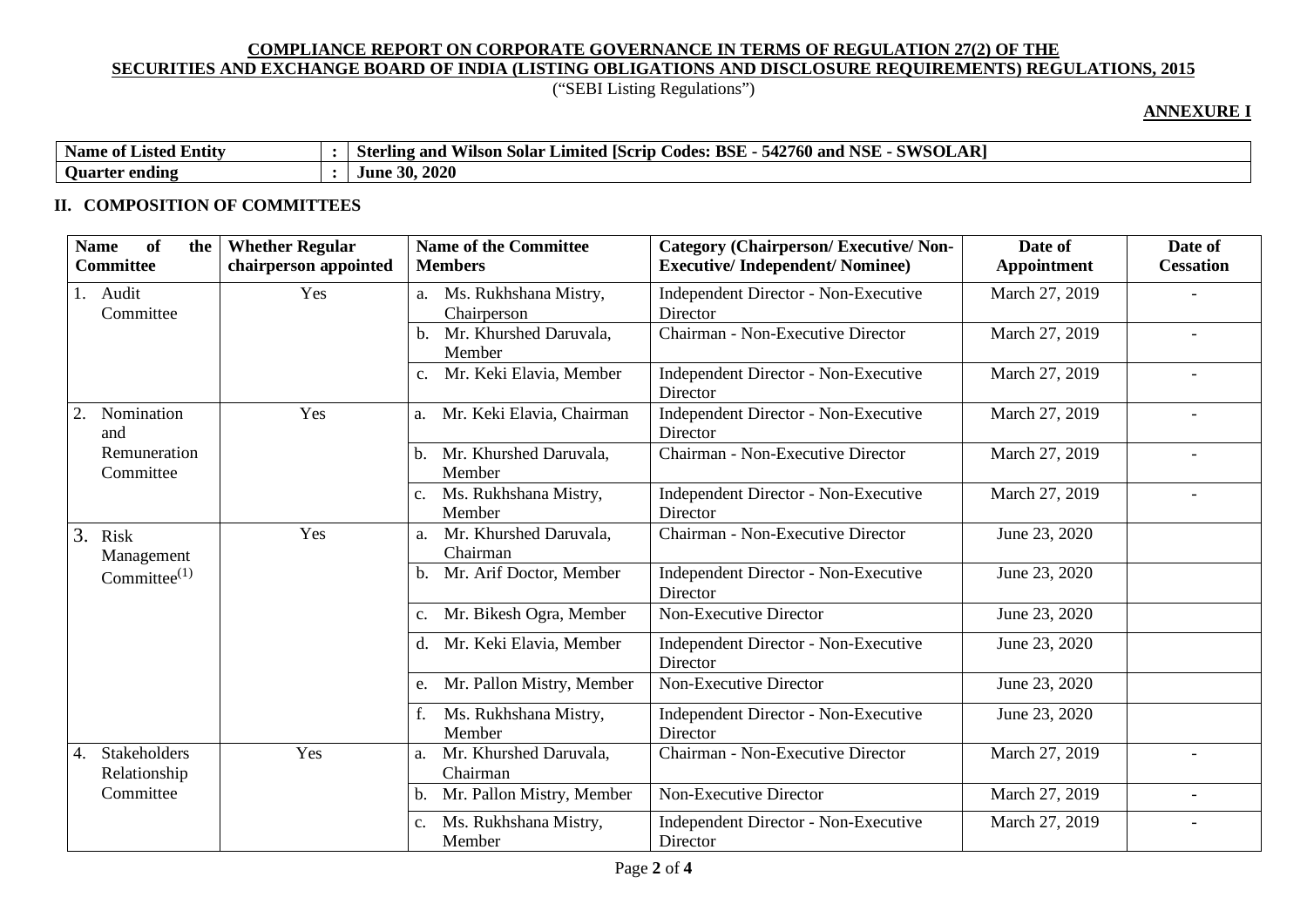("SEBI Listing Regulations")

#### **ANNEXURE I**

| Name of<br>Listed<br>. Entity | <b>SOLAR</b><br><b>NSE</b><br><b>CIVICUL</b><br>$- - - - -$<br>542760 and<br><b>BSE</b><br>$\mathbf{C}$<br>Limited Scrip<br>vilson Solar<br>Sterling and<br>Codes: ' |
|-------------------------------|----------------------------------------------------------------------------------------------------------------------------------------------------------------------|
| ending<br><b>Juarter</b>      | . 2020<br>-30.<br>June                                                                                                                                               |

*Note(s): (1) Pursuant to Regulation 21 of the SEBI Listing Regulations, the Company forming part of the top 500 listed entities determined on the basis of market capitalization, as at the end of the immediate previous financial year i.e. March 31, 2020, the Board constituted the Risk Management Committee of the Company at its meeting held on June 23, 2020.*

#### **III. MEETING OF BOARD OF DIRECTORS**

| Date(s) of Meeting(s) (if<br>any) in the previous<br>quarter | $Date(s)$ of<br>Meeting $(s)$ (if<br>any) in the<br>relevant quarter | Whether requirement of<br>Ouorum met | <b>Number of Directors</b><br>present | Number of independent<br>directors present | Maximum gap between<br>any two consecutive<br>meetings (in number of<br>days) |
|--------------------------------------------------------------|----------------------------------------------------------------------|--------------------------------------|---------------------------------------|--------------------------------------------|-------------------------------------------------------------------------------|
| February 12, 2020<br>March 16, 2020                          | June 23, 2020                                                        | Yes                                  | $6$ out of $6$                        | 3 out of 3                                 | 98 days                                                                       |

#### **IV. MEETING OF COMMITTEES**

|    | <b>Name of the Committee</b>                  | $Date(s)$ of<br>meeting(s) of the<br>committee in the<br>relevant quarter | Whether<br>requirement of<br><b>Quorum met</b><br>(details) | Number of<br><b>Directors</b><br>present | Number of<br>independent<br>directors<br>present | $Date(s)$ of<br>meeting of the<br>committee in the<br>previous<br>quarter | <b>Maximum</b> gap<br>between any two<br>consecutive meetings<br>in number of days |
|----|-----------------------------------------------|---------------------------------------------------------------------------|-------------------------------------------------------------|------------------------------------------|--------------------------------------------------|---------------------------------------------------------------------------|------------------------------------------------------------------------------------|
|    | <b>Audit Committee</b>                        | June 23, 2020                                                             | Yes                                                         | 3 out of 3                               | 2 out of 2                                       | February 12,<br>2020                                                      | 98 days                                                                            |
|    |                                               |                                                                           | Yes                                                         | 3 out of 3                               | 2 out of 2                                       | March 16, 2020                                                            |                                                                                    |
|    | Nomination and Remuneration<br>Committee      | June 23, 2020                                                             | Yes                                                         | 3 out of 3                               | 2 out of 2                                       |                                                                           |                                                                                    |
|    | <b>Risk Management Committee</b>              |                                                                           |                                                             | $\overline{\phantom{0}}$                 | $\overline{\phantom{0}}$                         |                                                                           |                                                                                    |
| 4. | <b>Stakeholders Relationship</b><br>Committee |                                                                           |                                                             | $\overline{\phantom{0}}$                 | $\overline{\phantom{a}}$                         | March 16, 2020                                                            |                                                                                    |